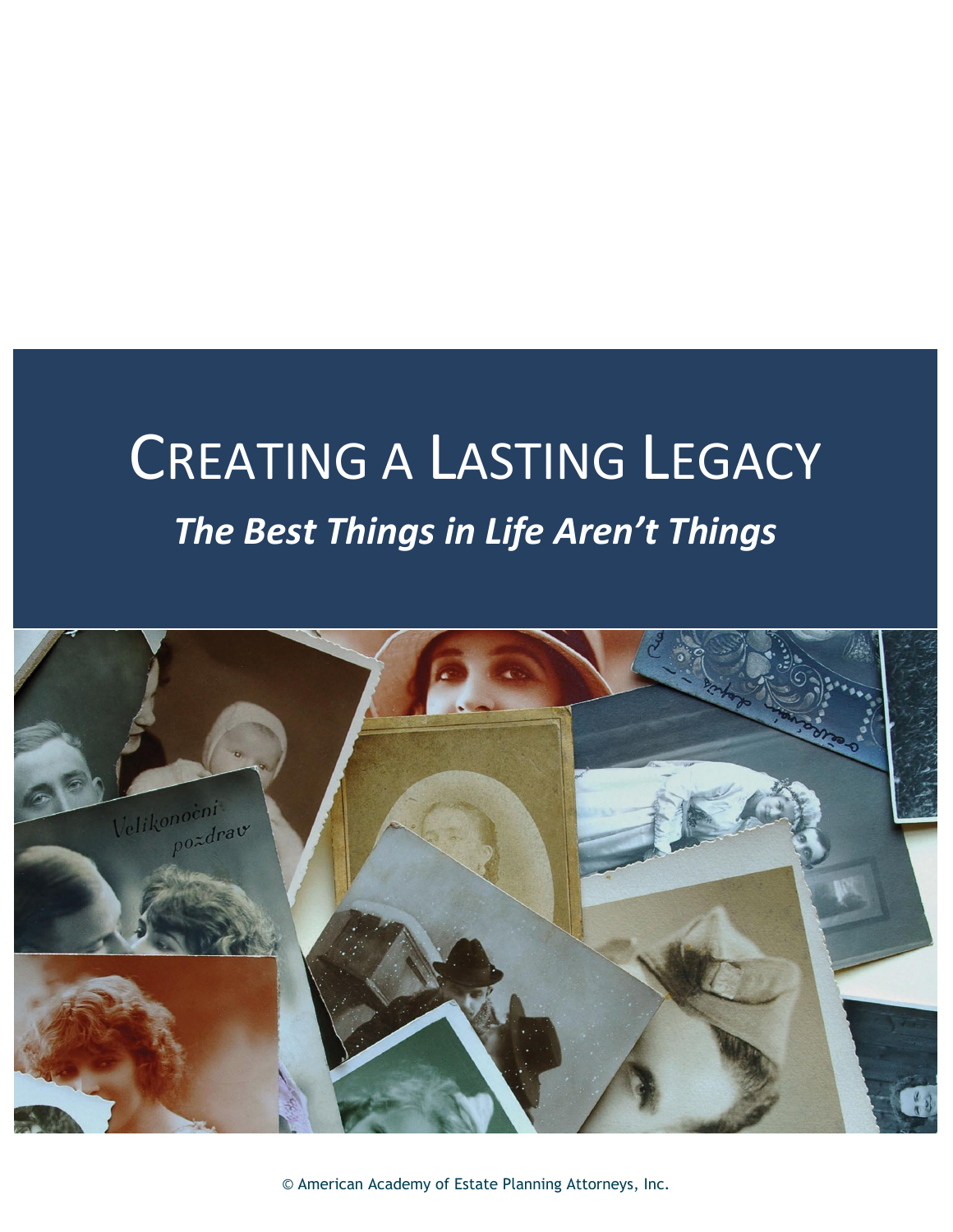© American Academy of Estate Planning Attorneys, Inc.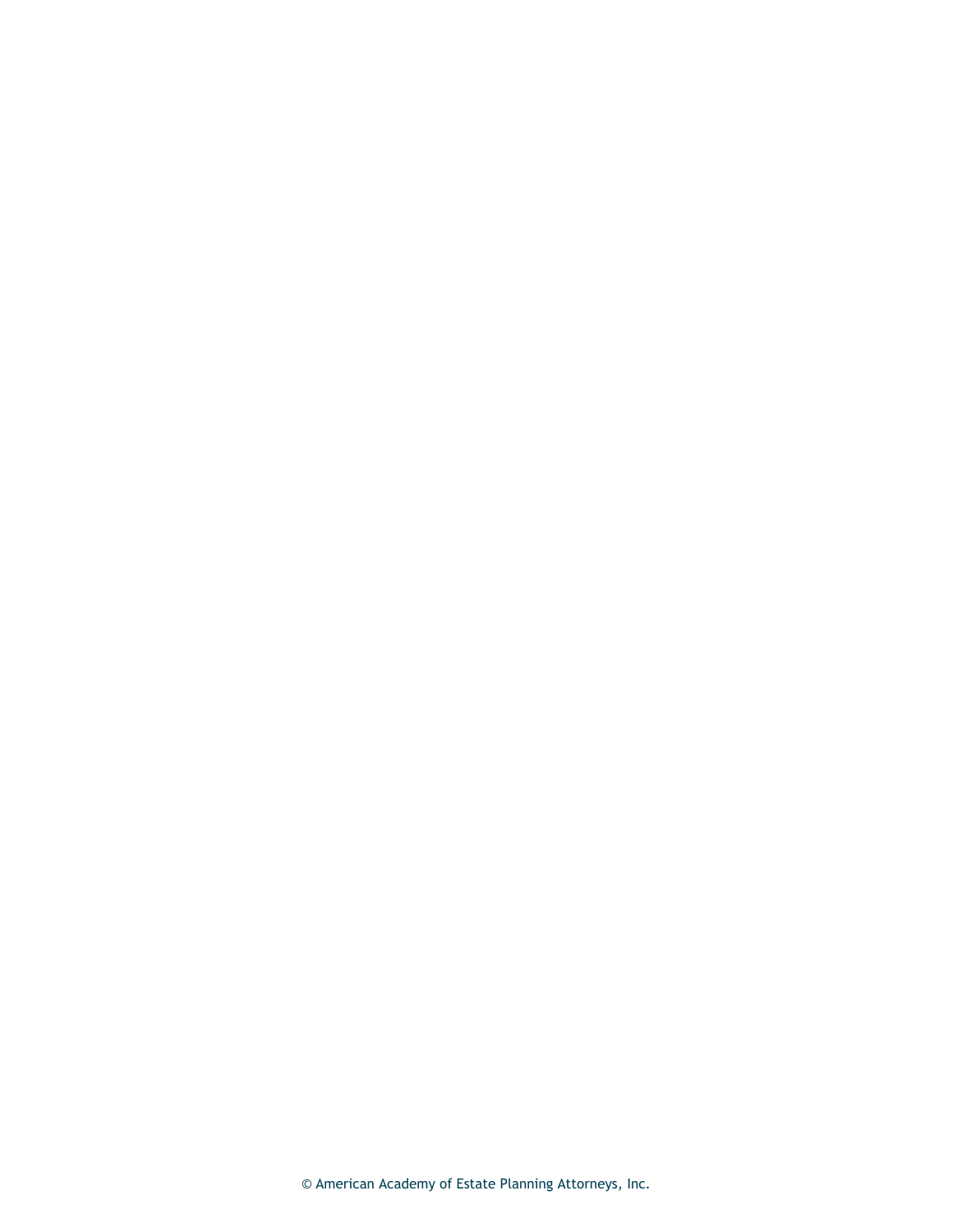# **CREATING A LASTING LEGACY**

If you're like most people you probably just want an estate plan to give your estate to whom you want, when you want and how you want. You don't want to become a lawyer and figure out how to make all this happen.

You just want an estate plan to do what estate plans have traditionally done:

- **Distribute your assets** to the people you choose.
- **Eliminate Living Probate:** If you become disabled or are unable to manage your estate, your successor trustee will step in and manage your affairs without outside interference and expense.
- **Avoid Death Probate:** Placing assets in your Living Trust avoids the delay and cost associated with death probate by eliminating probate attorney's fees and court costs.
- **Protect Your Privacy**: Probate is a public process. Anyone can find out how much you had, to whom you left your assets, and other information about you. A Living Trust avoids probate so your business stays your business.
- **Minimize Taxes and Other Concerns:** Living Trusts can shelter assets of the first spouse to die from federal and state estate taxes, but also from other concerns, such as creditors, a divorcing spouse after remarriage, etc. This allows as much of the assets as possible to go to the intended beneficiaries

*Traditional Estate Planning* can certainly address legal technicalities and basic financial concerns, but most people want to pass on much more than just financial assets. *Legacy Wealth Planning* is a revolutionary approach that helps to plan for the monetary *and* emotional aspects of death. In other words, it helps to minimize the effects of your death on your family, and ensures your legacy lives on through those you love.

**Complete Legacy Planning covers all the same financial concerns that a traditional estate planning approach addresses but it also looks after** *non-financial assets and concerns* **that traditional planning does not address in a number of unique ways.** 

## **CONSEQUENCES OF TRADITIONAL PLANNING**

Historically, it has been common to see a traditional estate plan give an estate (all financial assets) to heirs in what is referred to as an "outright distribution." All this means is that most traditional plans simply handed over the entire estate to the heirs right away. This typically addresses assets like real property, retirement plans, and the "things" that are passed along to the next generation.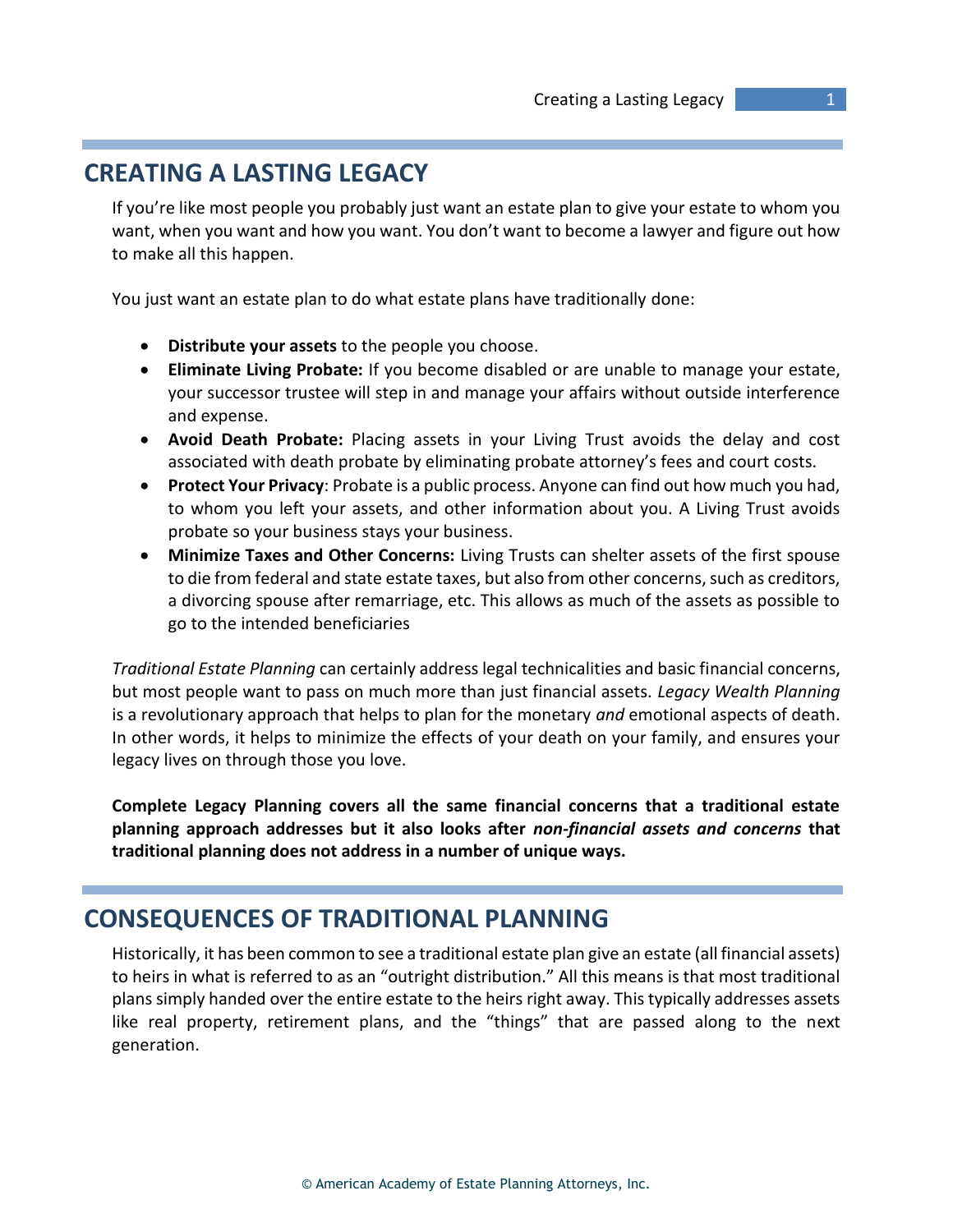Given the fact that there has never been a time in history when more wealth has been available to pass on to future generations—we are now seeing many problems with "outright distribution" plans that really never had an opportunity to be as widespread as we have seen in recent years.

By second and third generation, the inheritance has been squandered or reduced to an unrecognizable size. What lessons were taught to those heirs? Was the true *value* of the estate really passed on?

# **DON'T SQUEEZE THE TOOTHPASTE!**

Outright distributions are akin to squeezing all of the toothpaste out of the tube. Anyone can get to the estate if it is not protected by the plan that you use to pass it to the next generation. Like toothpaste, once the estate is distributed outright to someone, you cannot put the estate back into the plan to protect it.

Rather than passing your entire estate in one moment to your heirs—there is a technique we frequently rely on to protect the bulk of an estate. This technique is to simply leave the estate "in trust" rather than distribute everything at once as an "outright distribution."

By having the estate remain in the trust—with your heirs able to use what they need to use, as they need to use it—the estate remains protected in a variety of ways that it is otherwise vulnerable:

#### **PROTECTION FROM CREDITORS AND LAWSUITS**

The number of problems that can arise when an entire inheritance is simply handed to the next generation is absolutely staggering. It is not unheard of to have everything you've worked for your whole life at risk in a frivolous lawsuit your heirs may find themselves mixed up in. If your estate is not actually in the name of your heirs—but rather in the name of the trust your heirs can access, your estate is protected from surviving spouses, creditors and lawsuits!

#### **DIVORCE PROTECTION**

With divorce touching over half of the marriages in this country—your entire inheritance is at risk of being part of the marital settlement of your child or grandchildren if they find themselves in divorce court. Leaving assets in the name of the trust protects your estate and *your* heirs.

#### **REMARRIAGE PROTECTION**

Second marriages are more predominant than ever before. You may want your estate passed to your spouse at your death. In the event that your spouse remarries you may want that inheritance kept in the family you and your spouse have created—rather than shared or diverted to the children of a second marriage. Leaving the inheritance in the name of the trust gives the access only to those you specifically name ahead of time.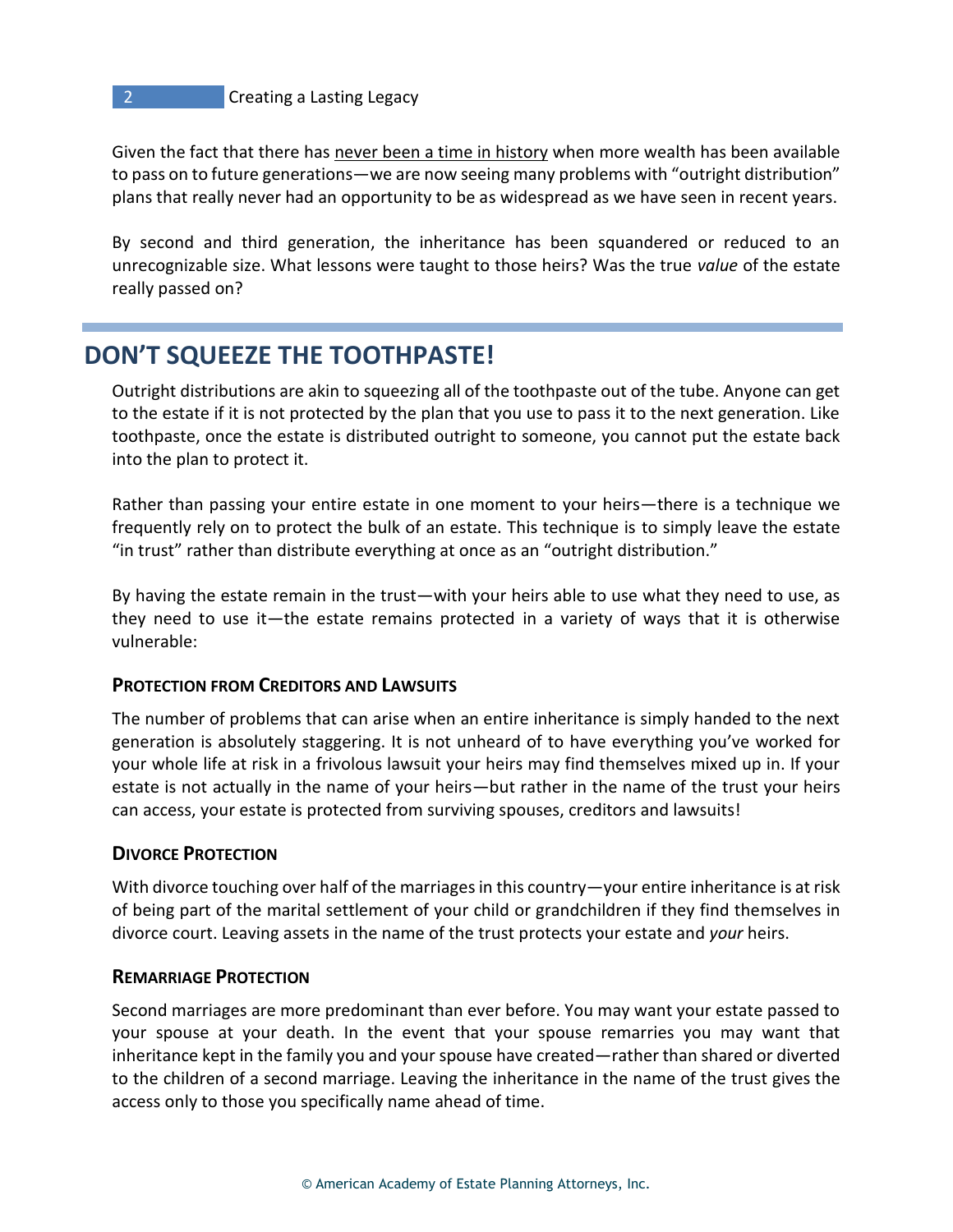## **A PURPOSE DRIVEN ESTATE PLAN**

In addition to setting up the "protection" of what you have spent a lifetime accumulating—most people want the years they have invested in building their estate to actually mean something. What good does it do to pass an inheritance to an heir who doesn't appreciate what it takes to create such an estate in the first place?

#### **INCENTIVES**

You can incorporate incentives to remind family members of their work ethic, like creating financial motivations to earn a college degree, or to do charitable work in the community, or to stay married… In any case, the goal is to pass on wealth and non-financial assets so it truly benefits heirs and is not wasted or squandered.

#### **LEGACY PLANNING LETTER**

Descendants often argue more over the distribution of personal possessions than over more valuable assets. To ensure your heirlooms and prized possessions are distributed according to your wishes, families can create a *Legacy Planning Letter* that is a part of the overall Legacy Wealth Plan.

You can also pre-plan your funeral arrangements. Taking the time to decide who should receive your personal items, and spelling out your funeral and burial intentions ahead of time relieves a lot of burden for loved ones later.

#### **DOCUMENT YOUR VALUES AND HISTORY**

Sharing family history sometimes seems like the "Telephone Game." If you line up eight people and whisper a story about your family to the first person, that person may get about 90% of the story right as they repeat it to the second person… and so on and so on… until by the eighth person the story no longer resembles the story you originally told.

Your legacy – and the legacy of your ancestors – also includes your family's values, history, traditions, and anecdotes. Your family will appreciate the assets you pass on, but they will treasure, even more, the memories and stories you leave behind.

Legacy Wealth Planning keeps the "Telephone Game" versions of your stories accurate. Using any number of techniques or tools to help capture and preserve the stories of who you are and the difference you and your family have made in the lives of others is important.